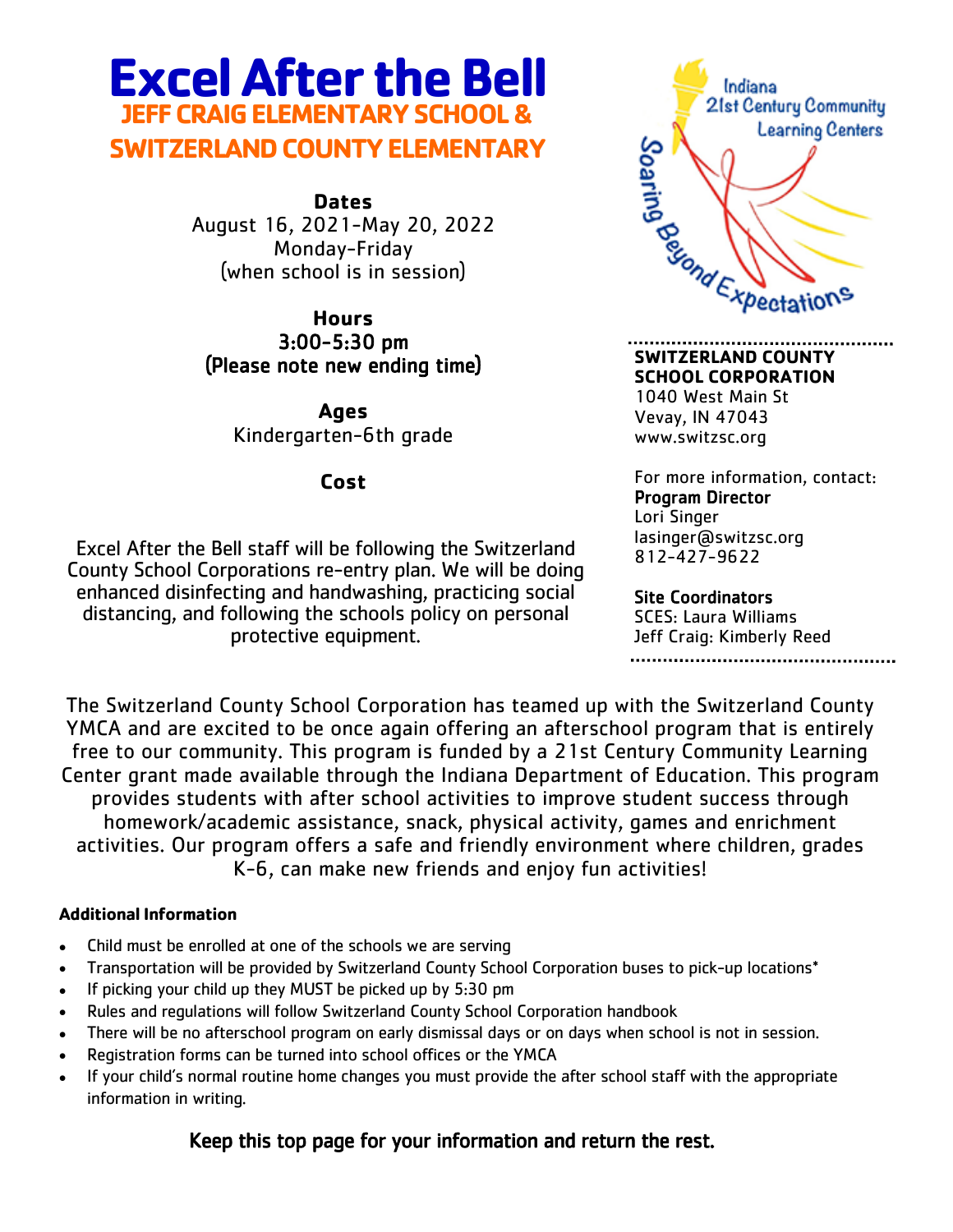## **Tentative Bus Schedule and Times**

Here are the locations of pick-up points and the approximate times that you need to be there to pick up your child.

\*Pick-Up points and times are subject to change based on enrollment

|  |  | Jeff Craig Elementary School |  |
|--|--|------------------------------|--|
|--|--|------------------------------|--|

| Bus                         |                   |
|-----------------------------|-------------------|
| <b>Moorefield Fire Dept</b> | $5:40$ pm         |
| S & S Grocery-Pleasant      | $5:50$ pm         |
| Mt. Sterling Shelter        | $6:10 \text{ pm}$ |

| Bus 2                       |           |
|-----------------------------|-----------|
| <b>Maple Street</b>         | $5:30$ pm |
| Lamb-(church)               | $5:40$ pm |
| Plum Creek/Cogley Cole      | $6:00$ pm |
| <b>Markland Park</b>        | $6:10$ pm |
| <b>Florence Post Office</b> | $6:15$ pm |

### Switzerland County Elementary School

| Bus 1                  |           |
|------------------------|-----------|
| <b>Mary Ann Drive</b>  | $5:30$ pm |
| Shea Lane              | $5:35$ pm |
| Allensville (school)   | $5:40$ pm |
| Fairview (church)      | $5:50$ pm |
| Bennington (church)    | $6:00$ pm |
| Center Square (church) | $6:20$ pm |

| Bus 2                           |           |
|---------------------------------|-----------|
| Quercus Grove (church)          | $5:40$ pm |
| Patriot 4-Way                   | $5:50$ pm |
| <b>Patriot Land Development</b> | $6:00$ pm |
| <b>Concord Church</b>           | $6:10$ pm |
| <b>Florence Post Office</b>     | $6:25$ pm |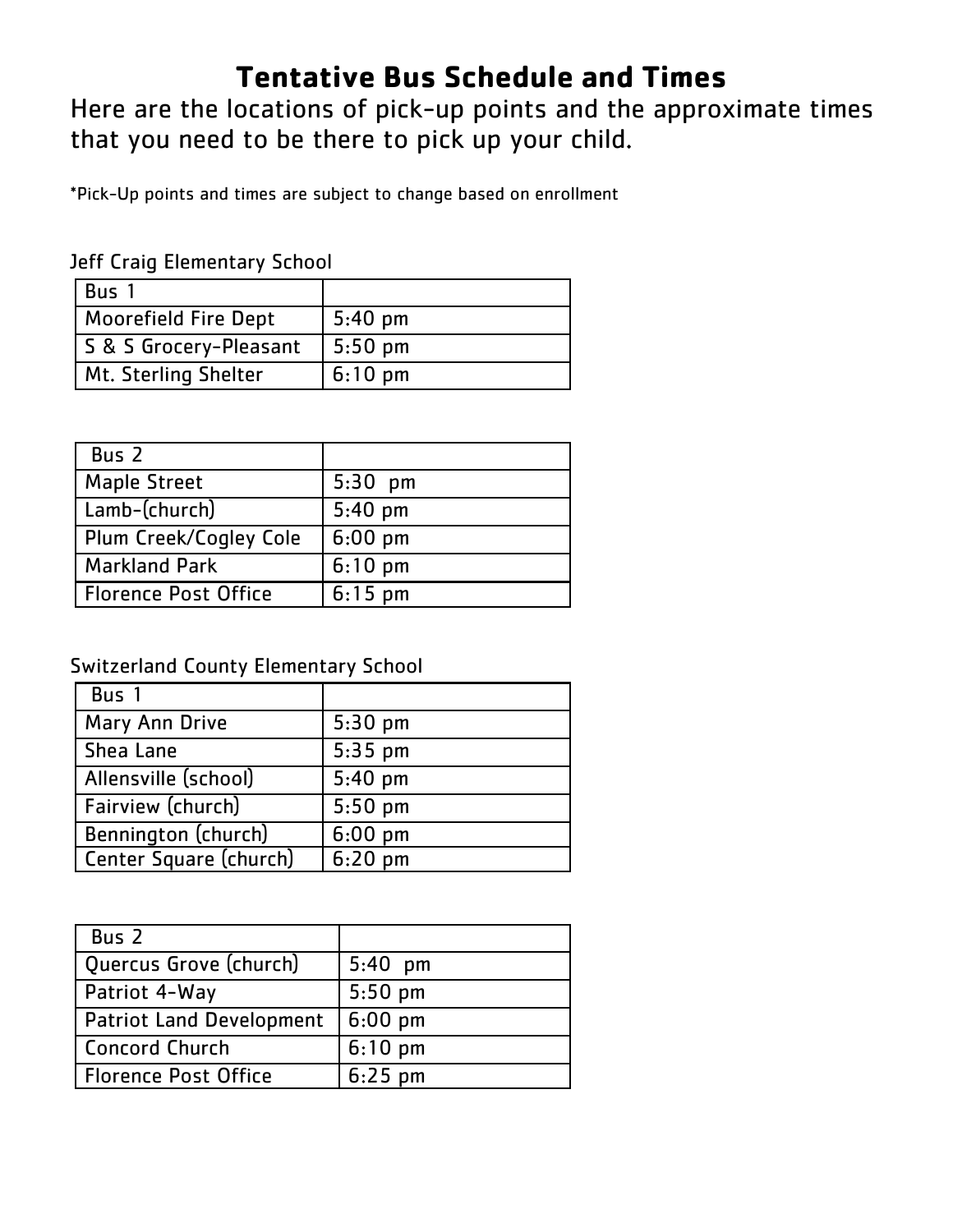# **2021 2022**

## **SWITZERLAND COUNTY SCHOOLS Excel After The Bell Registration Form**

| *Please Print                                                                                                                     |                                                                                                                                                              |                 |               |         |                          |
|-----------------------------------------------------------------------------------------------------------------------------------|--------------------------------------------------------------------------------------------------------------------------------------------------------------|-----------------|---------------|---------|--------------------------|
| <b>GENERAL INFORMATION</b>                                                                                                        |                                                                                                                                                              |                 |               |         |                          |
| <b>CHILD'S INFORMATION</b>                                                                                                        |                                                                                                                                                              |                 |               |         |                          |
| <b>First Name</b>                                                                                                                 | Last Name                                                                                                                                                    |                 | Date of Birth |         | Gender                   |
| <b>School Child Attends</b>                                                                                                       |                                                                                                                                                              | Grade 2021-2022 |               | Teacher | ------------------------ |
| <b>Address</b>                                                                                                                    | City State Zip Phone                                                                                                                                         |                 |               |         |                          |
|                                                                                                                                   | The following questions are a requirement of the grant. They are only used to provide data as to who is<br>using the program. Please answer as best you can. |                 |               |         |                          |
| -Students primary language: ____________                                                                                          |                                                                                                                                                              |                 |               |         |                          |
|                                                                                                                                   | -Does your child qualify for free or reduced lunch? $\square$ Yes $\square$ No                                                                               |                 |               |         |                          |
|                                                                                                                                   | -Student's Ethnicity: Is your student Hispanic or Latino? DYes DNo                                                                                           |                 |               |         |                          |
| -Student's Race: _______________                                                                                                  |                                                                                                                                                              |                 |               |         |                          |
| -Will your child be a pick up or bus rider? DPick-Up DBus Rider                                                                   |                                                                                                                                                              |                 |               |         |                          |
| (list attached)<br>-If bus rider, which bus stop will you be picking your child up from?                                          |                                                                                                                                                              |                 |               |         |                          |
| -If a bus rider what bus does your child normally ride:                                                                           |                                                                                                                                                              |                 |               |         |                          |
| -Does this child have an IEP ? $\Box$ Yes $\Box$ No<br>If yes, can the school release `At A Glance' to Site Coordinator? DYes DNo |                                                                                                                                                              |                 |               |         |                          |
| -May your child watch PG movies. DYes DNo                                                                                         |                                                                                                                                                              |                 |               |         |                          |
| Please list any special needs your child may have. Such as physical limitations, emotional or behavioral                          |                                                                                                                                                              |                 |               |         |                          |

issues, allergies, existing illness, previous serious illness, any medication prescribed for long-term continuous use, EPI pen, custody issues and any other information the staff should be aware of to best provide a safe environment for both your student and others: \_\_\_\_\_\_\_\_\_\_\_\_\_\_\_\_\_\_\_\_\_\_\_\_\_\_\_\_\_\_\_\_\_\_\_\_\_\_\_\_\_\_\_\_\_\_\_\_\_\_\_\_\_\_\_\_\_\_\_\_\_\_\_\_\_\_\_\_\_\_\_\_\_\_\_\_\_\_\_\_\_\_\_\_\_\_\_\_\_\_\_\_\_\_\_\_\_\_\_\_\_\_\_\_\_\_\_\_\_\_\_\_\_\_\_\_\_\_\_\_\_\_\_\_\_\_\_\_\_\_

\_\_\_\_\_\_\_\_\_\_\_\_\_\_\_\_\_\_\_\_\_\_\_\_\_\_\_\_\_\_\_\_\_\_\_\_\_\_\_\_\_\_\_\_\_\_\_\_\_\_\_\_\_\_\_\_\_\_\_\_\_\_\_\_\_\_\_\_\_\_\_\_\_\_\_\_\_\_\_\_\_\_\_\_\_\_\_\_\_\_\_\_\_\_\_\_\_\_\_\_\_\_\_\_\_\_\_\_\_\_\_\_\_\_\_\_\_\_\_\_\_\_\_\_\_\_\_\_\_\_\_\_ \_\_\_\_\_\_\_\_\_\_\_\_\_\_\_\_\_\_\_\_\_\_\_\_\_\_\_\_\_\_\_\_\_\_\_\_\_\_\_\_\_\_\_\_\_\_\_\_\_\_\_\_\_\_\_\_\_\_\_\_\_\_\_\_\_\_\_\_\_\_\_\_\_\_\_\_\_\_\_\_\_\_\_\_\_\_\_\_\_\_\_\_\_\_\_\_\_\_\_\_\_\_\_\_\_\_\_\_\_\_\_\_\_\_\_\_\_\_\_\_\_\_\_\_\_\_\_\_\_\_\_\_\_\_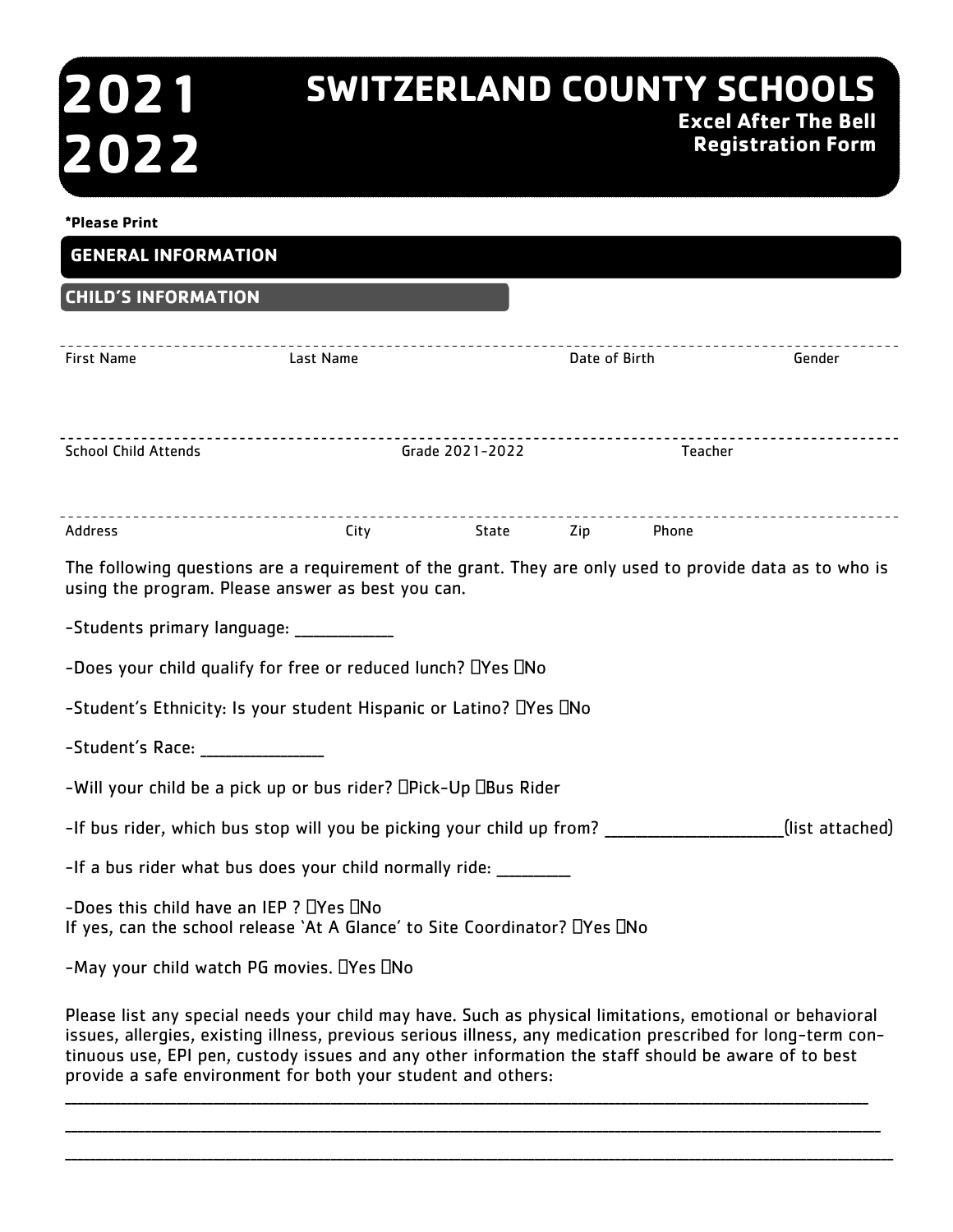#### **PARENT/GUARDIAN INFORMATION**

\*Person listed as Primary Guardian will be the sole person authorized to request changes to information and/or cancellation of care. Parent Password:

| First & Last Name   |                   | Email             |
|---------------------|-------------------|-------------------|
| <b>Home Address</b> |                   |                   |
| City                | State             | Zip               |
| <b>Home Phone</b>   | <b>Cell Phone</b> | <b>Work Phone</b> |

#### **PRIMARY SECONDARY**

\*Person listed as Primary Guardian will be the sole person authorized to request changes to information and/or cancellation of care.

| First & Last Name   |                   | Email             |
|---------------------|-------------------|-------------------|
| <b>Home Address</b> |                   |                   |
| City                | State             | Zip               |
| <b>Home Phone</b>   | <b>Cell Phone</b> | <b>Work Phone</b> |

#### **EMERGECNY CONTACT/AUTHORIZED PICK-UP**

#### **\*Must list at least one emergency contact other than the parents listed above.**

LOCAL PERSON OTHER THAN THOSE LISTED AS PARENT/GUARDIAN TO CONTACT IN CASE OF EMER-GENCY IF PARENT/LEGAL GUARDIAN CANNOT BE REACHED: These individuals are also authorized to pick-up the child from the program. To be in compliance with the Switzerland County School Corporation Program Services' policies, the individual authorized to pick up your child **must be 18 years of age or older.** 

| <b>EMERGECNY CONTACT #1</b> |                   | <b>EMERGECNY CONTACT #2</b> |            |
|-----------------------------|-------------------|-----------------------------|------------|
| First & Last Name           |                   | First & Last Name           |            |
| <b>Relation to Child</b>    |                   | <b>Relation to Child</b>    |            |
| Home/Cell Phone             | <b>Work Phone</b> | Home/Cell Phone             | Work Phone |

#### **PARENTAL CONSENT**

\*Please provide your initials acknowledging each item below

\_\_\_\_\_\_\_\_\_\_\_\_\_\_**CONSENT FOR TREATMENT** I give consent for any and all necessary treatment when my child(ren) is in the care of his physician or hospital.

AUTHORIZATION In case of sickness or accident, I hereby give my permission to the medical personnel selected by the YMCA to order and/ or perform any medical attention deemed necessary, if I am unable to be contacted. I accept financial responsibility if such treatment is necessary. I further understand that neither the YMCA nor its workers can be held responsible in the event of accident or accidental death.

**IMMUNIZATION** My child's immunization record and/or records are on file at my child's school. If not, I can provide a copy of my child's immunization records upon registration. All required immunizations and/or tuberculosis tests are current.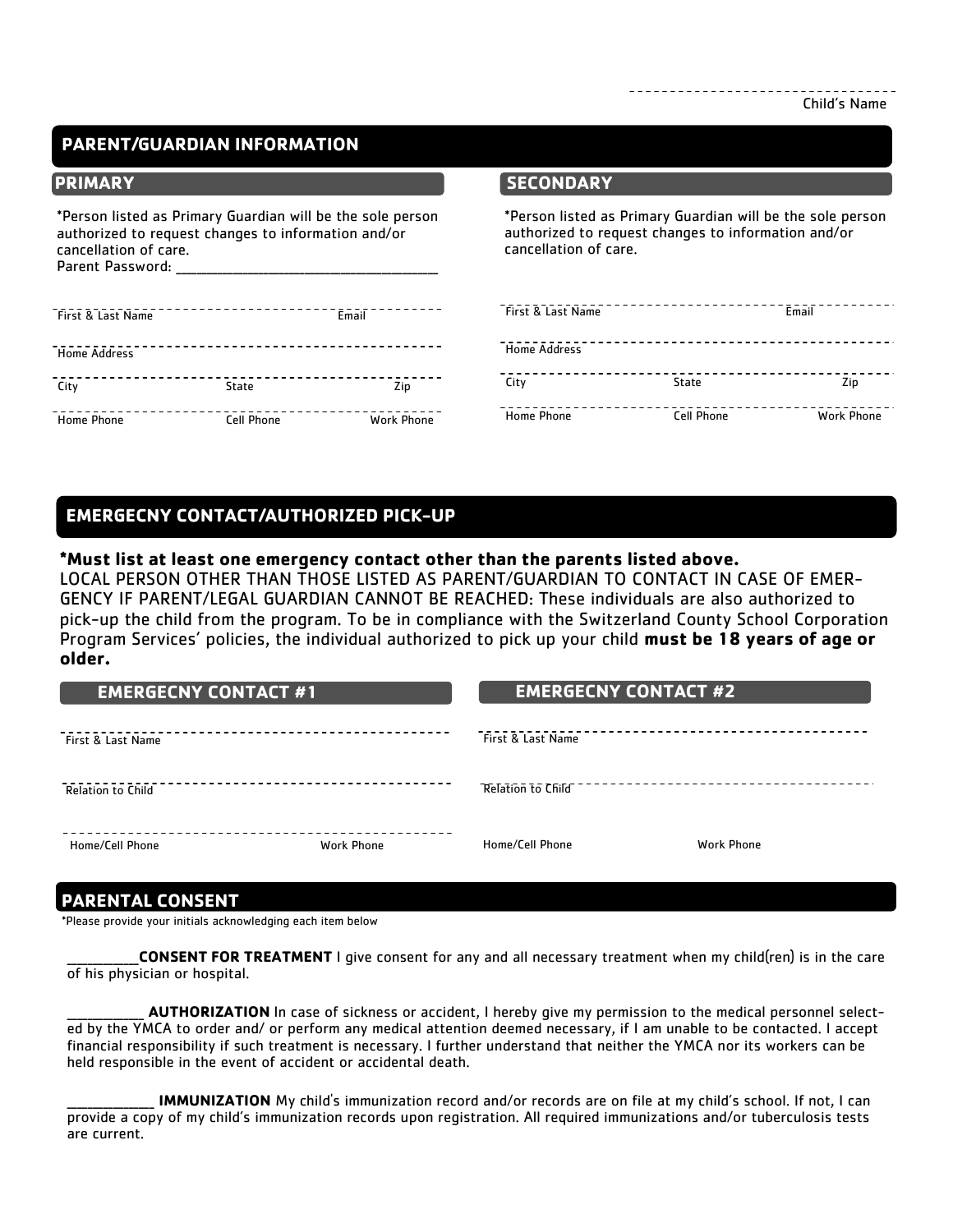#### **SWITZERLAND COUNTY SCHOOL CORPORATION**

#### 2020-2021 Excel After The Bell Waivers and Consents

Child's Name

#### **PARENT & PARTICIPANTION STATEMENT OF AGREEMENT**

- I understand that my child will not be allowed to leave the program with an unauthorized person or staff member. Only adults with valid photo ID's and who are over the age of 18 can be authorized to pick up the child.
- I understand that the Switzerland County School Corporation is mandated by Indiana Law to report any suspected cases of child abuse or neglect.
- I understand that the Switzerland County School Corporation staff may not baby-sit, transport, or care for children other than during program hours.
- I understand that my child may be removed from a Switzerland County School Corporation program for any of the following reasons: 2. Inappropriate behavior of a child/parent that endangers anyone involved with the Switzerland County School Corporation
	- 3. Inappropriate behavior towards Switzerland County School Corporation staff
	- 4. Failure to observe any of the conditions listed in the Parent Handbook
	- 5. Custodial issues which cannot be resolved by parents or legal guardians.
- I authorize for my child(ren) to participate in the following activities while enrolled in Switzerland County School Corporation Program
	- 1. Swimming/Water Activities
	- 2. View PG rated film
	- 3. Participate in Activities; including Field Trips
	- 4. Travel on Switzerland County School Corporation arranged transportation

| <b>PLEASE SIGN</b> to indicate that vou have received the Switzerland County School Corporation's Parent and Participant statement of agreement and agree to the terms |      |  |  |  |
|------------------------------------------------------------------------------------------------------------------------------------------------------------------------|------|--|--|--|
|                                                                                                                                                                        |      |  |  |  |
| signatur                                                                                                                                                               | date |  |  |  |

#### **PHOTO RELEASE AGREEMENT**

I give \_\_\_\_ I do not give \_\_\_\_\_ Permission for photo of my child to be used in promotional literature.

| <b>PLEASE SIGN</b> to indicate that you have received the Switzerland County School Corporation's photo release agreement. |      |  |  |  |
|----------------------------------------------------------------------------------------------------------------------------|------|--|--|--|
|                                                                                                                            |      |  |  |  |
| signature of                                                                                                               | date |  |  |  |

#### **WAIVER/RELEASE/IDEMNIFICATION & HOLD HARMLESS AGREEMENT**

**Waiver, Release, Indemnification and Hold Harmless Agreement** I understand that program activities have inherent risks and in consideration for participation in this programs I hereby assume all risks and hazards incident to my participation in all Switzerland County School Corporation's activities, due to the negligence of the Switzerland County School Corporation's or otherwise while in, about, or upon the premises of the Switzerland County School Corporation and/or while using the premises or any facilities or equipment thereon or participating in any program affiliated with the Switzerland County School Corporation, including volunteer service. I further waive, release, absolve, indemnify and agree to hold harmless the Switzerland County School Corporation, the organizers, volunteers, supervisors, officers, directors, participants, coaches, referees, as well as, persons or parents transporting participants to and from activities from any claims or injury sustained during my use of the Switzerland County School Corporation property or participation in programs.

**Large Group Format:** I understand that, due to the large group format of our program, the Switzerland County School Corporation is unable to provide one-on-one care for any child except on an intermittent basis. Such instances include: injuries, immediate disciplinary issues, and certain personal care needs customarily provided to other children.

| <b>PLEASE SIGN</b> to indicate that you have received, read, and agree to the above waiver, release, indemnification and hold harmless agreement |                              |      |  |  |
|--------------------------------------------------------------------------------------------------------------------------------------------------|------------------------------|------|--|--|
|                                                                                                                                                  |                              |      |  |  |
|                                                                                                                                                  | signature of parent/guardian | date |  |  |
|                                                                                                                                                  |                              |      |  |  |

#### **DISCIPLINE AND BEHAVIOR POLICY AGREEMENT**

**Behavior Policy** Good behavior is important to everyone in daily life. Certain behaviors are expected from the children involved in the Switzerland County School Corporation Excel Beyond the Bell Program , and following rules promotes a good learning experience that is safe and secure. When a child ignores or disregards rules, everyone's experience is diminished. A **Behavior Contract** is the first formal step to help solve rule violations. The Behavior Contract involves parents, child, and staff and it requires the participation of all parties. If your child's behavior becomes an ongoing problem, then a Behavior Contract will be issued. A sample contract is available at the Summer Camp site. Failure to correct behavior may result in suspension or dismissal. Please note that not all of the steps of a Behavior Contract will be taken every time a child breaks a Switzerland County School Corporation rule. Disciplinary action will be determined for each child based on the severity of the action. Violence or issues which compromise the safety of the Switzerland County School Corporation staff or participants will not be tolerated and can result in immediate suspension or expulsion from the program.

**PLEASE SIGN** to indicate that you have received, read, and agree to the above discipline and behavior policy agreement

signature of parent/guardian date and a signature of parent/guardian date date date date date date and a signature of  $\sim$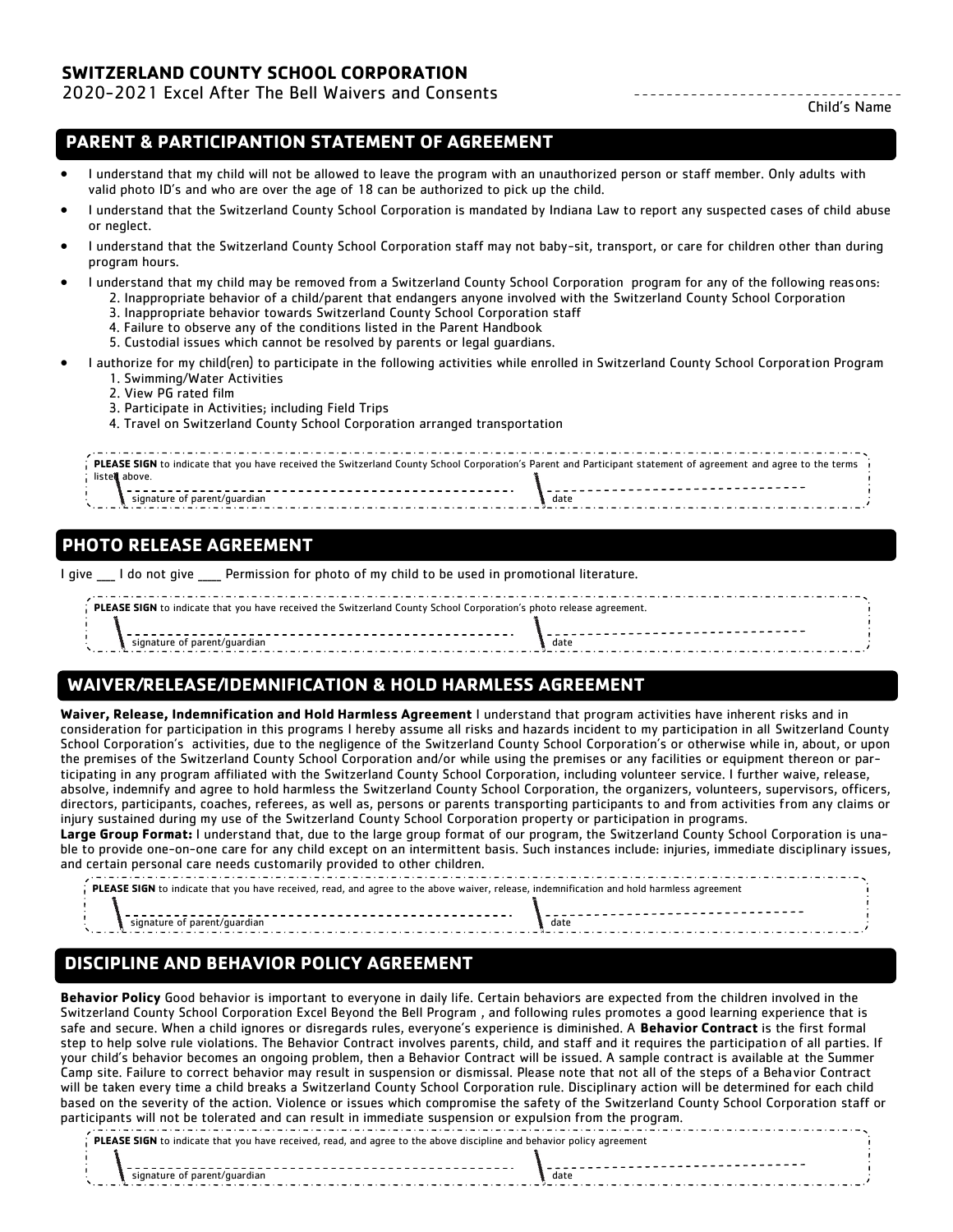

### **21st Century Community Learning Centers Parent Release of Records and Information Consent Form**

The Indiana Department of Education ("IDOE") would like to collect data on activities and events taking place in classrooms, schools, and school related programs throughout the state. The Family Educational Rights and Privacy Act ("FERPA") requires the IDOE and 21st Century Community Learning Center ("21st CCLC") to obtain prior written consent from the parent, guardian, or eligible student before releasing any personally identifiable information about a student. The information requested will be used to calculate the impact the 21stCCLC has on student performance and to meet reporting requirements as a result of receiving state and federal funds.

Excel After the Bell is dedicated to establishing a community learning center designated to provide students with academic and enrichment opportunities, as well as additional activities to complement their regular academic programs. Quality programs are those that demonstrate a high daily attendance rate and engagement with family members of active participants. Programs that demonstrate these characteristics are more likely to have higher student growth, increased passage rates of local and state assessments, and students pursue post-secondary education.

I understand that this authorization is made pursuant to the Family Educational Rights and Privacy Act ("FERPA"), set forth in 20 USC §1232g and its regulation in 34 CFR Part 99 (as amended in 2012). Furthermore, I understand that this consent is made pursuant to 34 CFR 99.30(a), which requires that (1) the parent or eligible student's consent specify the records to be disclosed, (2) state the purpose of the disclosure, and (3) identify the party or parties to whom the disclosure may be made.

**By signing this form, I grant the school my student attends permission to disclose to the 21st CCLC the following information. I also grant permission to the 21st CCLC to re-disclose the following information to the re-disclosure parties.** 

1. **Records Disclosure:** School Registration Information/Demographic Data, Assessment Data, Student Grades, School Day Attendance, Survey Data, Free and Reduced Lunch Status, Attendance Data Student Grades, Assessment Data, Demographic Data

**2. Disclosure Parties:** 21st CCLC

**3. 21st CCLC Re-disclosure Parties:** Indiana Department of Education, IDOE contracted statewide evaluator, United States Department of Education.

**4. Purpose of Each Disclosure:** Collect data to calculate the impact 21st CCLC has on student performance